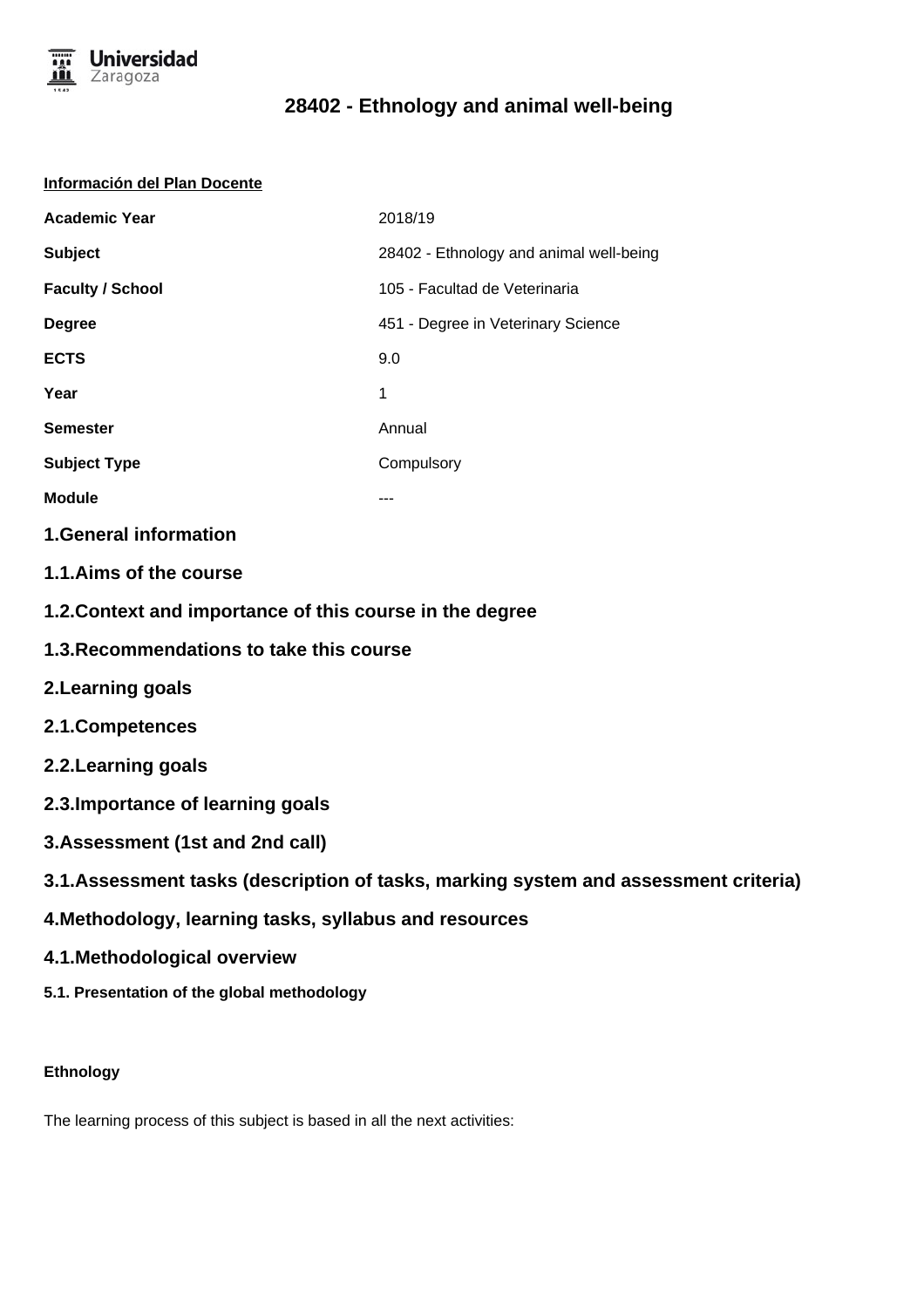

Theory. The program indicated for the subject will be developed in this activity, see point 5.3. This program will be previously known by the students with respect to the annual program and with respect to a guide book. All this will be complemented with other resources as CDs, typed sheets and triptychs.

Practice. Breed diagnosis, these lessons will be related with breed differentiation in the most important domestic species. Many of them will be prepared by the own students, always helped by the teachers of the subject.

Practice in classroom. About reproductive and productive problems.

Practice. Personal work about any theme related with the Ethnology: any breed, variety, breed group, and also about morphological aspects, social opinions and/or utility.

Practice. Management of 3 different species. In this on-farm lectures, the main morphological aspects and identification systems for each species will also be showed.

Animal fair.

Personal and continuous evaluation. This evaluation will be related with all the points related across the academic period. For example of that, small tests will be performed, they will be run in the own classroom, with evaluation at the moment and with a positive note for all the students with excellent results.

#### **Animal Welfare**

The learning group in this part of the course will use the following teaching resources:

-Lectures in the classroom

-Practices in the video room with digital video of our animal welfare experiments.

-Practices with animals in the experimental farm (welfare assessment in laying hens)

-Field studies in groups of four students. Data collection, data analysis, field report presentation.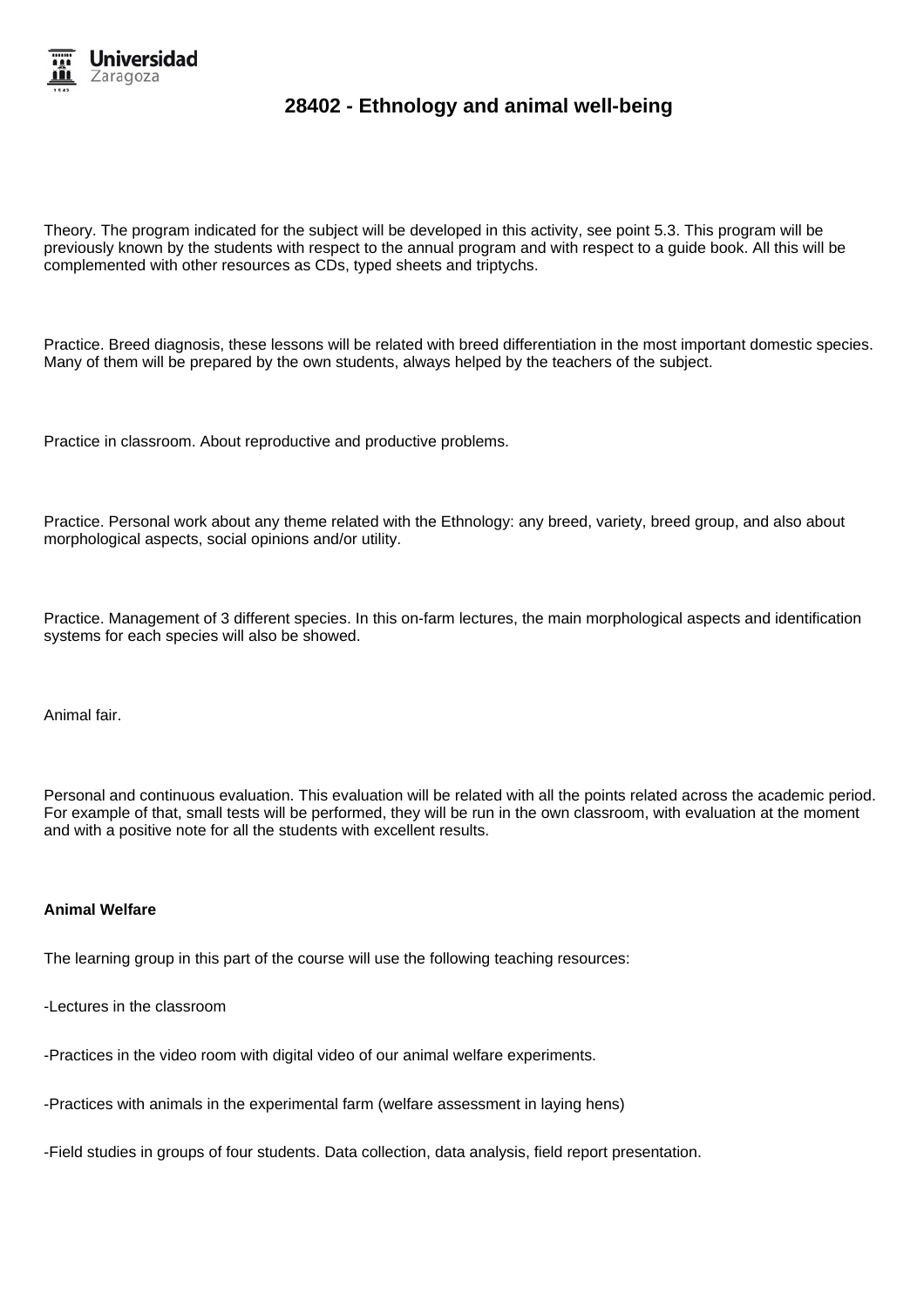

-Case studies (home work) and resolution in classroom with the instructor (mainly focussed in animal welfare legislation application to real cases).

-Tutorials in lab/office (mainly related to the design and realization of the field works)

-Seminar and debate with invited speaker (expert of some animal welfare hot topics).

-Course frame in the Digital Platform of the University Moddle2 (all material and students communication will be conducted in this digital platform).

-Theory evaluation (multiple choice-test) at the end of the course (weight 60%).

-Evaluation of home works, case studies and field work reports (weight 40%).

-Tutorials by e-mail with the instructor.

-Availability at the beginning of the Course Manual "Animal Welfare" (114 pp.), prepared by the responsible teacher, including all the material explained in the course in class, actualized every year with the most recent material related to animal welfare topics in Europe. The manual contain all the recommended literature used in the elaboration of the manual. This manual will be mainly useful for those students with difficulties to attend the theory classes, complemented with tutorial by e-mail or in the lab/office.

-Availability at the beginning of the course of the PDF version of the Power Point presentations of the Instructors (in the digital platform).

-Availability of all case studies to be solved by the student in hard copy and pdf, before the case resolution in class with the instructors.

-At the end of the course and after exams, students will be able to evaluate the course and the instructors. This evaluation will be realized using the digital platform of the University (ATENEA).

### **4.2.Learning tasks**

#### **Ethnology**

The program offered to help the student to get the results includes the next programmed activities:

-Theory in classroom.

-Practical lesson in classroom.

-Practical lessons on-farm.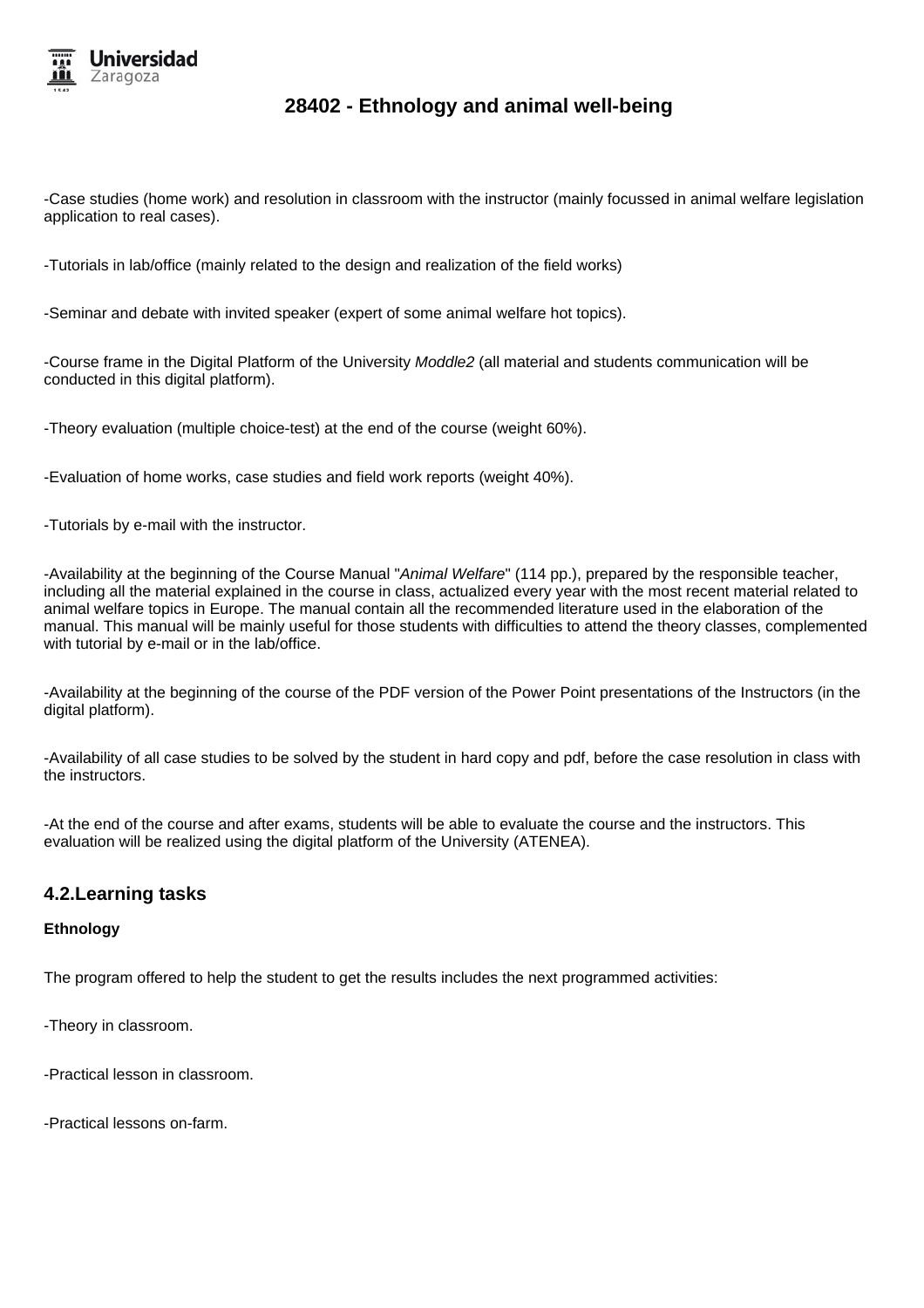

-Personal work.

#### **Animal Welfare**

All classes and activities will be programmed at the beginning of the course (Animal Welfare Course will start in early February -spring term-). Please, see groups and calendars in the web site of the Faculty of Veterinary Medicine, and check periodically for possible small changes during the course. http://wzar.unizar.es/servicios/calendario

### **4.3.Syllabus**

| Activity                                                                                                                                | Hours Theory   | <b>Hours Practice</b> | Group<br><b>Size</b> |
|-----------------------------------------------------------------------------------------------------------------------------------------|----------------|-----------------------|----------------------|
|                                                                                                                                         |                |                       |                      |
| <b>Introduction</b>                                                                                                                     |                |                       |                      |
| Introduction to the<br>subject and main<br>definitions                                                                                  | 1              |                       |                      |
| Systematic of the<br>breed<br>classifications.<br>Baron.                                                                                | 1              |                       |                      |
| Physiology-related<br>productive indexes<br>(reproductive, farm<br>and productive).                                                     | 4              |                       |                      |
| Productive and<br>reproductive<br>problems).                                                                                            |                | 1                     | 24                   |
| Work related with<br>the Ethnology. Half<br>an hour about<br>methodology<br>aspects and half<br>and hour about<br>individual attention. |                | 1                     | 75 and personal      |
| Identification of farm<br>animals (natural,                                                                                             | $\overline{2}$ |                       |                      |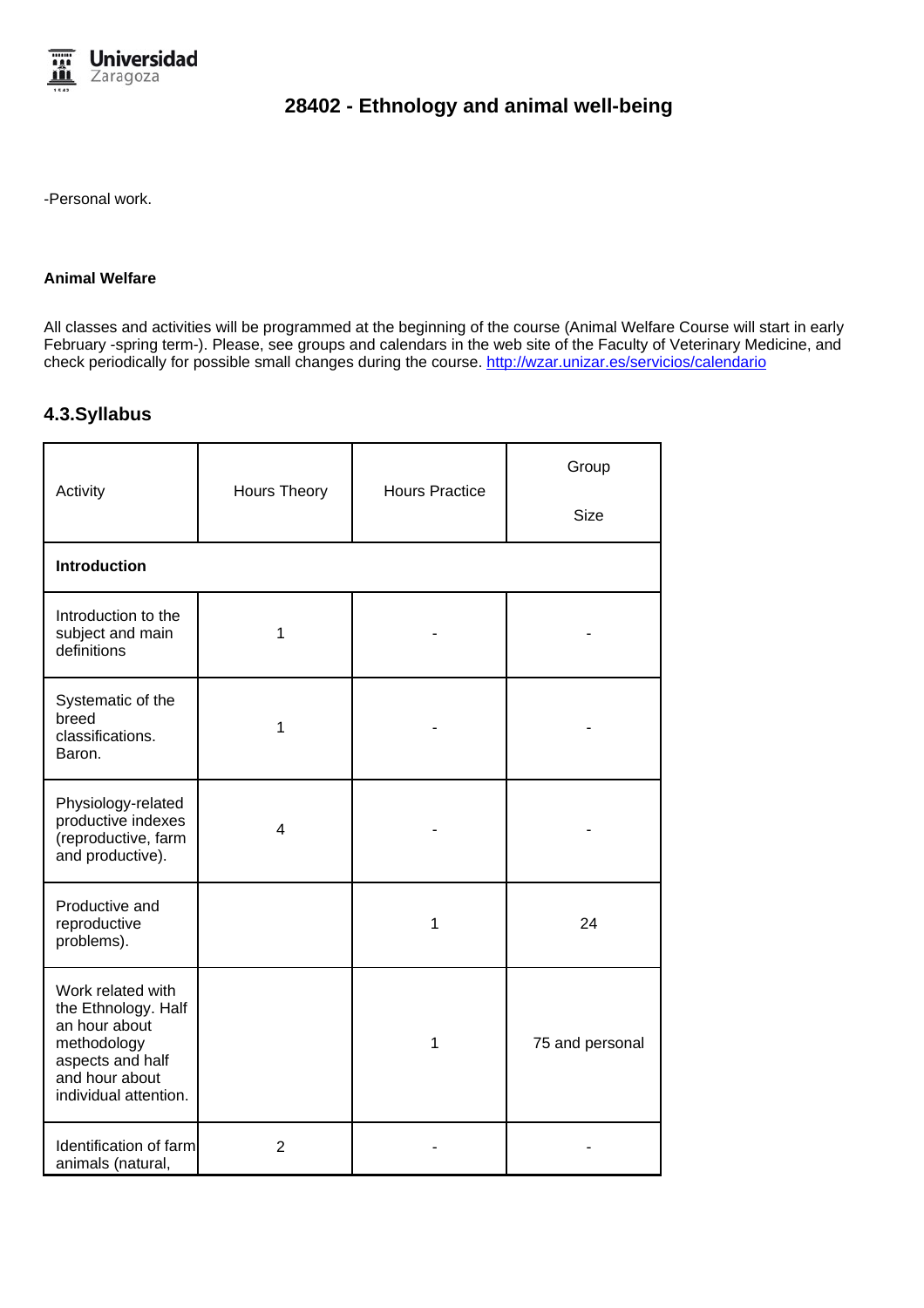

| artificial methods).                                                                                 |                                              |                |    |  |
|------------------------------------------------------------------------------------------------------|----------------------------------------------|----------------|----|--|
| Identification of farm<br>animals.                                                                   |                                              | $\overline{2}$ | 24 |  |
|                                                                                                      | <b>Management and regional peculiarities</b> |                |    |  |
| Small ruminants.                                                                                     |                                              | $\mathbf{1}$   | 6  |  |
| Horses.                                                                                              |                                              | 1              | 6  |  |
| Chicken.                                                                                             |                                              | $\mathbf{1}$   | 6  |  |
| <b>Animal fair</b>                                                                                   |                                              |                |    |  |
| Multi-species, farm<br>and animal wild<br>park.                                                      |                                              | 1              | 12 |  |
|                                                                                                      | <b>Breed differentiation.</b>                |                |    |  |
| Horses.<br>(Introduction, big<br>breed, other breed,<br>donkeys and<br>hybrids).                     | $\overline{2}$                               |                |    |  |
| Bovines.<br>(Introduction, world<br>breeds grouped by<br>aptitudes and<br>Spanish breeds).           | 4                                            |                |    |  |
| Clues to bovine<br>breed<br>differentiation.                                                         |                                              | $\mathbf 1$    | 24 |  |
| Ovine. (Introduction,<br>world breeds<br>grouped by<br>ethnological types<br>and Spanish<br>breeds). | 4                                            |                |    |  |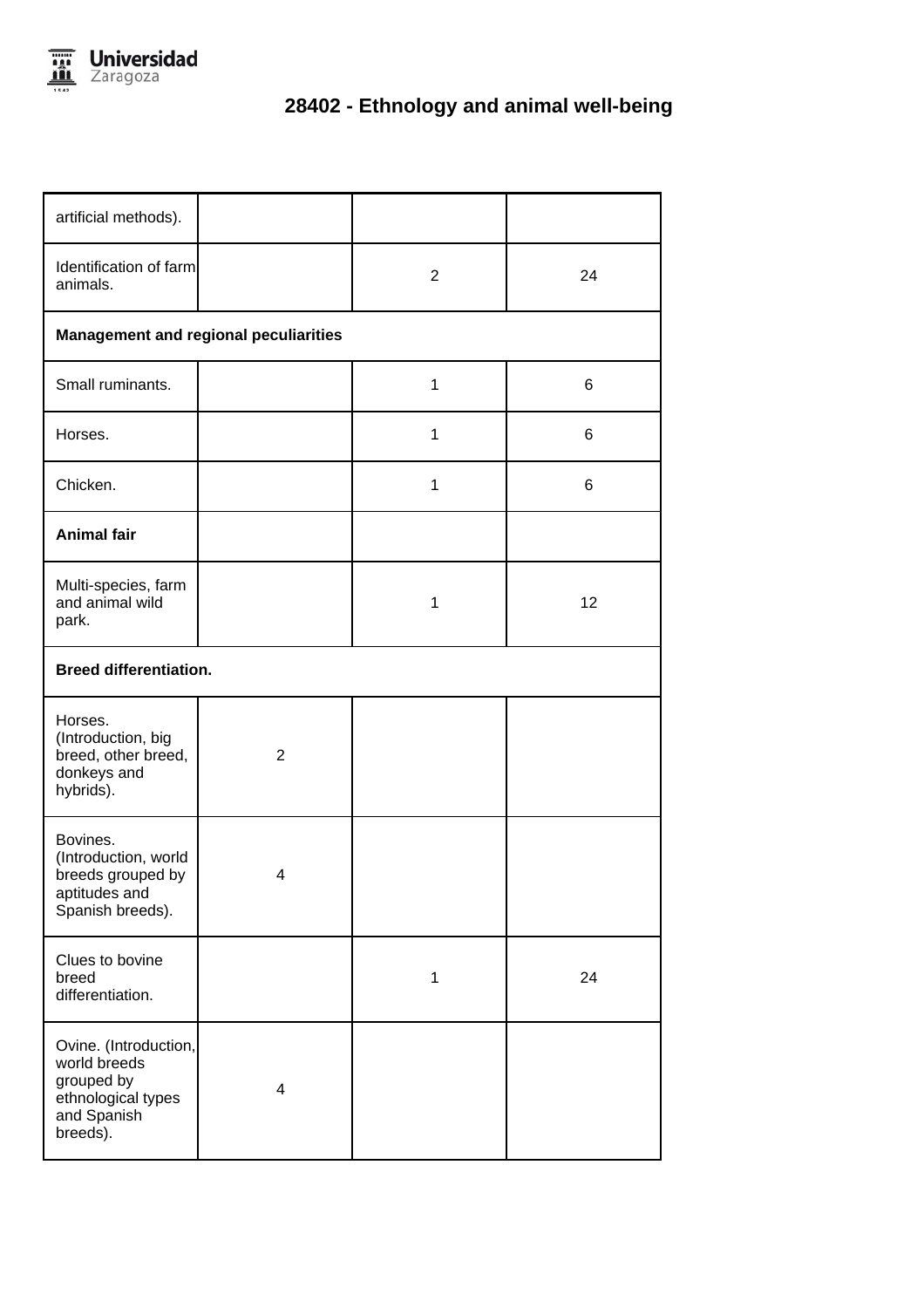

| Clues to ovine<br>breed<br>differentiation.                                             |                | 1              | 24 |
|-----------------------------------------------------------------------------------------|----------------|----------------|----|
| Goats. (Introduction<br>world breeds<br>grouped by<br>aptitudes and<br>Spanish breeds). | $\overline{2}$ |                |    |
| Clues to goat breed<br>differentiation.                                                 |                | 1              | 24 |
| Pigs. (Introduction,<br>hybrids, world<br>breeds and Spanish<br>breeds).                | $\overline{2}$ |                |    |
| Clues to pig breed<br>differentiation.                                                  |                | 1              | 24 |
| Rabbits.<br>(Introduction and<br>breed<br>classification).                              | 1              |                |    |
| Clues to rabbit<br>breed<br>differentiation.                                            |                | 1              | 24 |
| Poultry.<br>(Introduction, main<br>breeds inside the<br>main species).                  | 1              |                |    |
| Clues to poultry<br>breed<br>differentiation.                                           |                | 1              | 24 |
| Pet birds.<br>(Introduction and<br>classification of the<br>main species).              | 1              |                |    |
| Dogs. (Introduction<br>and main aspect                                                  | $\overline{2}$ | $\overline{2}$ |    |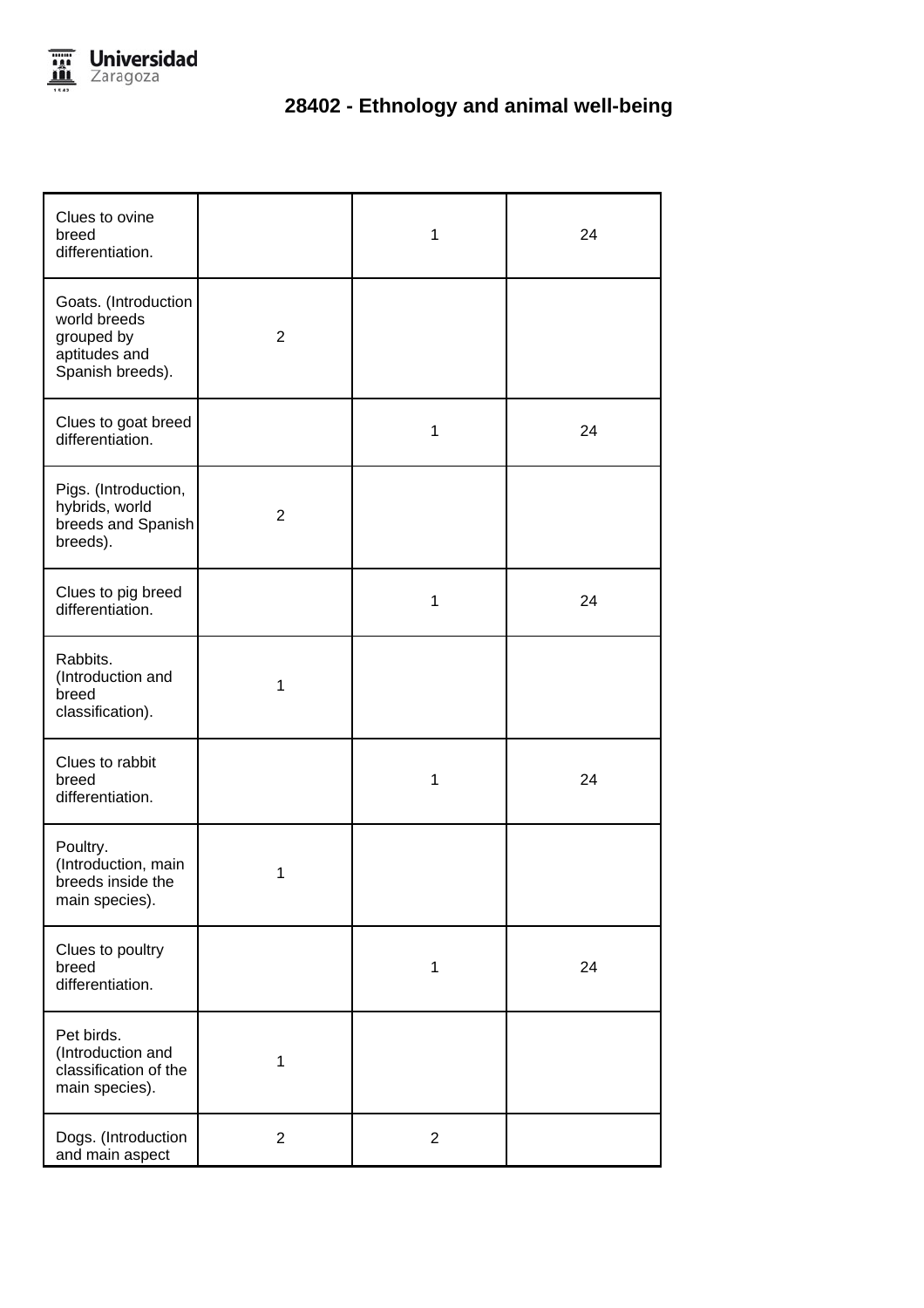

| related with this<br>species).           |    |    |    |
|------------------------------------------|----|----|----|
| Cats. (Introduction<br>and main breeds). |    |    | 48 |
| Clues to cat breeds<br>differentiation.  |    | 1  |    |
|                                          |    |    | 24 |
| <b>TOTAL (hours)</b>                     | 28 | 17 |    |

### **Animal Welfare**

#### Animal Welfare. Thematic program.

#### Theme

|               | Animal welfare. Concepts and definition                 |
|---------------|---------------------------------------------------------|
| 1.1           | Animal Welfare in the context of the<br>agro-ecosystem. |
| 1.2           | Ethic and animal welfare                                |
| 1.3           | The human-animal bond                                   |
| $\mathsf{I}4$ | Violence and animal abuse                               |
| 1.5           | Animal welfare and the food market                      |
| 1.6           | Ethology and animal welfare                             |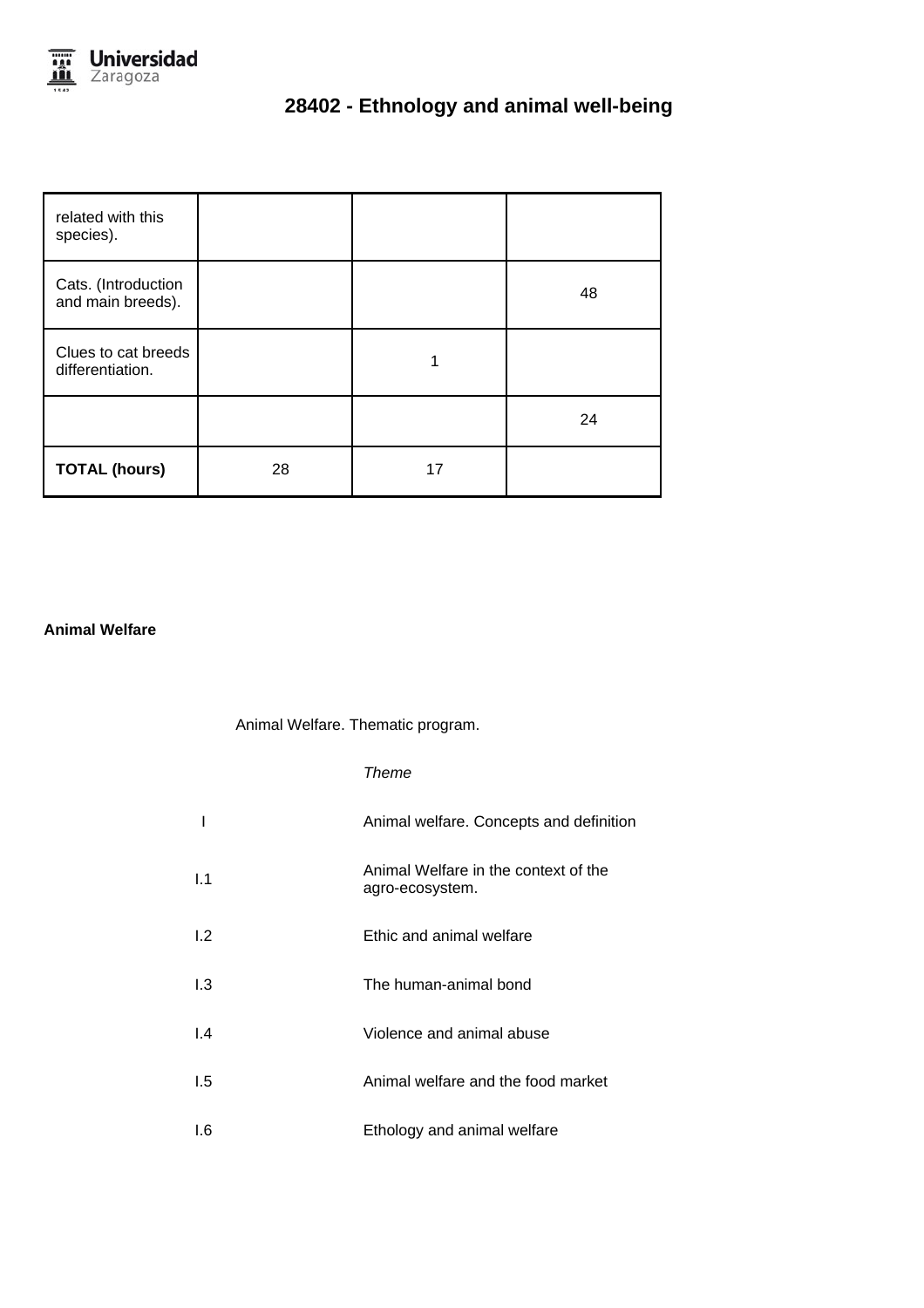| 1.7          | Problems derived from animal confinement                               |
|--------------|------------------------------------------------------------------------|
| 1.8          | Relation between production and animal<br>welfare                      |
| 1.9          | Genetic selection for productivity and its<br>effect on animal welfare |
| $\mathbf{I}$ | Animal welfare: adaptive response (stress)<br>and definition           |
| II.1         | Biological cost of the adaptation                                      |
| II.3         | Animal welfare definitions                                             |
| Ш            | Animal welfare assessment                                              |
| III.1        | Multi-index approach for animal welfare<br>assessment                  |
| III.2        | Levels of assessment                                                   |
| III.3        | Animal welfare indicators: sensitivity to<br>stress                    |
| III.4        | The Welfare Quality approach in the UE                                 |
| III.5        | Animal welfare as a production aim                                     |
| III.6        | Animal production systems and animal<br>welfare                        |
| IV           | Common aspects to al systems: transport<br>and handling                |
| IV.1         | Transport and animal welfare                                           |
| IV.2         | Transport as a housing system                                          |
| IV.3         | Rules for animal transportation in UE                                  |
| IV.4         | Critical points during transport: ventilation                          |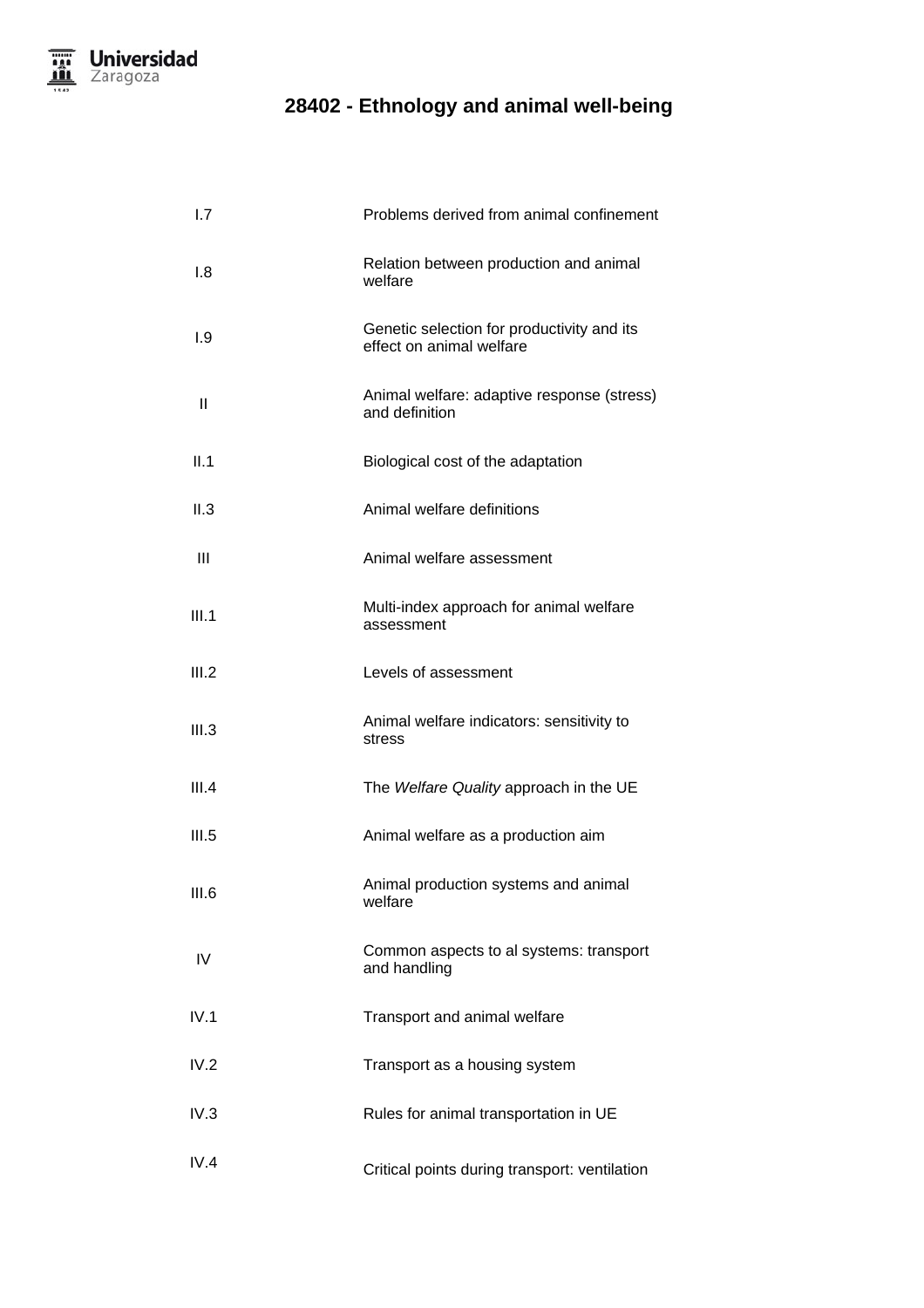

and environmental control

| IV.5   | The concepts of natural handling of<br>livestock                       |
|--------|------------------------------------------------------------------------|
| IV.6   | Strategies for livestock natural handling                              |
| IV.7   | Vision type of domestic animal.<br>Fearfulness in dichromatic animals. |
| IV.8   | Stress factors during transport                                        |
| V.     | Fear reaction. Concepts.                                               |
| V.1    | Fear definition. Assessment of negative<br>emotions. Related terms.    |
| V.2    | Fear assessment.                                                       |
| V.3    | Determining factors of fear.                                           |
| VI     | Concepts of pain                                                       |
| VI.1   | Pain definition                                                        |
| VI.2   | Assessment of pain                                                     |
| VII    | Concept of suffering                                                   |
| VII.1  | Definition of suffering                                                |
| VII.2  | Sensory and cognitive capacities. Welfare<br>implications              |
| VII.3  | Recognising and assessment animal<br>suffering                         |
| VIII   | Stress response and meat quality                                       |
| VIII.1 | Pre-slaughter handling and welfare<br>consequences                     |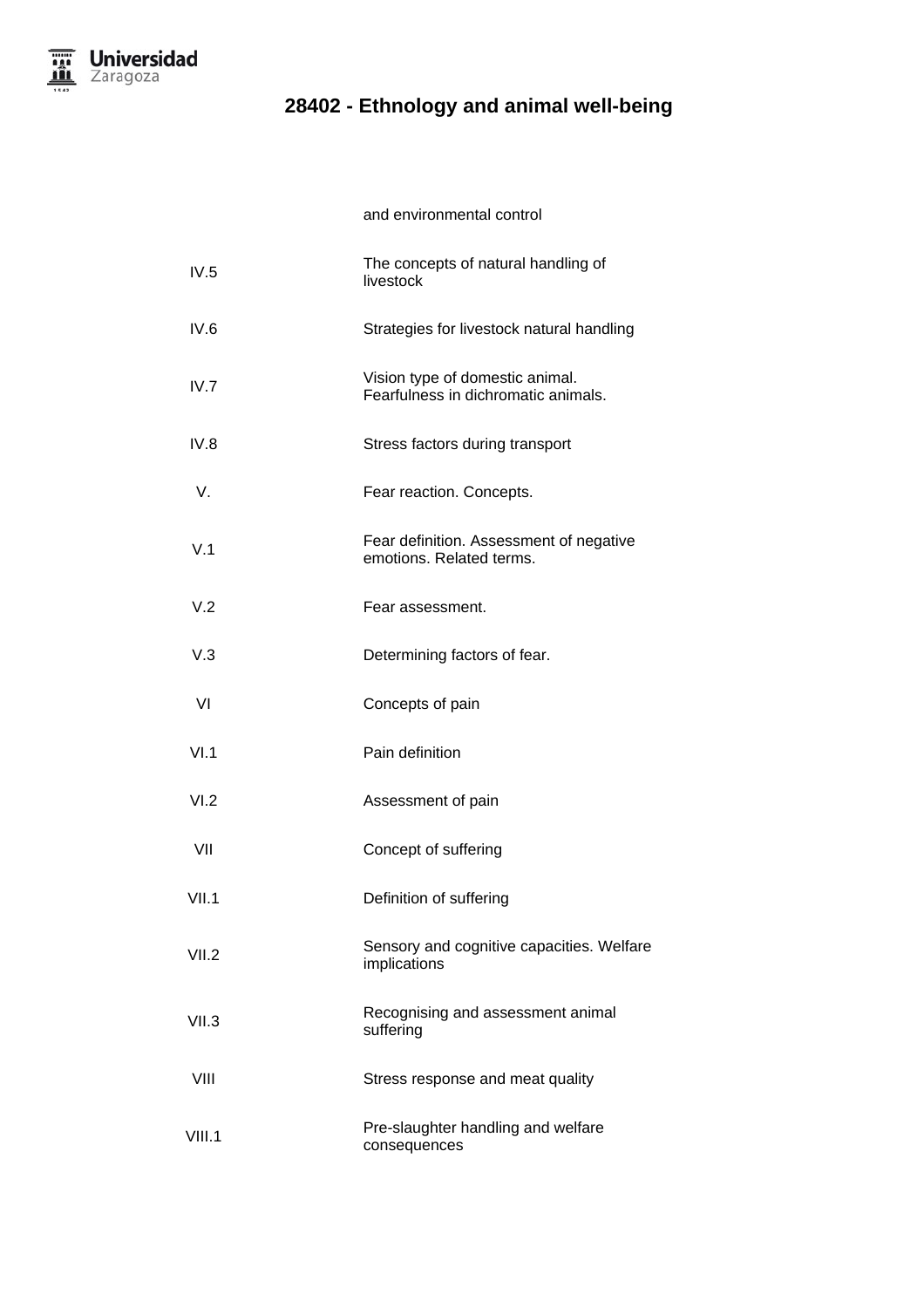

| VIII.2 | Effect of stress on meat quality                                            |
|--------|-----------------------------------------------------------------------------|
| VIII.3 | Post-mortem metabolic changes and meat<br>quality                           |
| VIII.4 | Stress related meat defects                                                 |
| IX.1   | The slaughter process                                                       |
| IX.2   | Ante-mortem inspection                                                      |
| IX.3   | Stunning and slaughter                                                      |
| IX.4   | Stunning and slaughter control PNT. The<br>welfare responsible figure.      |
|        | Animal production systems. Critical points<br>associated to animal welfare. |
| X      | The egg production system using battery<br>cage. Laying hens.               |
| XI     | The poultry meat production system with<br>broiler.                         |
| XII    | The swine meat production system with<br>high prolific sows.                |
| XIII   | The intensive cattle milk production<br>system.                             |
| XIV    | The cattle intensive meat production<br>system. Feed lot.                   |
| XV     | The livestock contribution to the<br>greenhouse gas emissions (GGELS)       |
|        | The intensive lamb meat production<br>system using classification centres.  |
| XVI    | Welfare issues on companion animals and<br>no domestic confined animals     |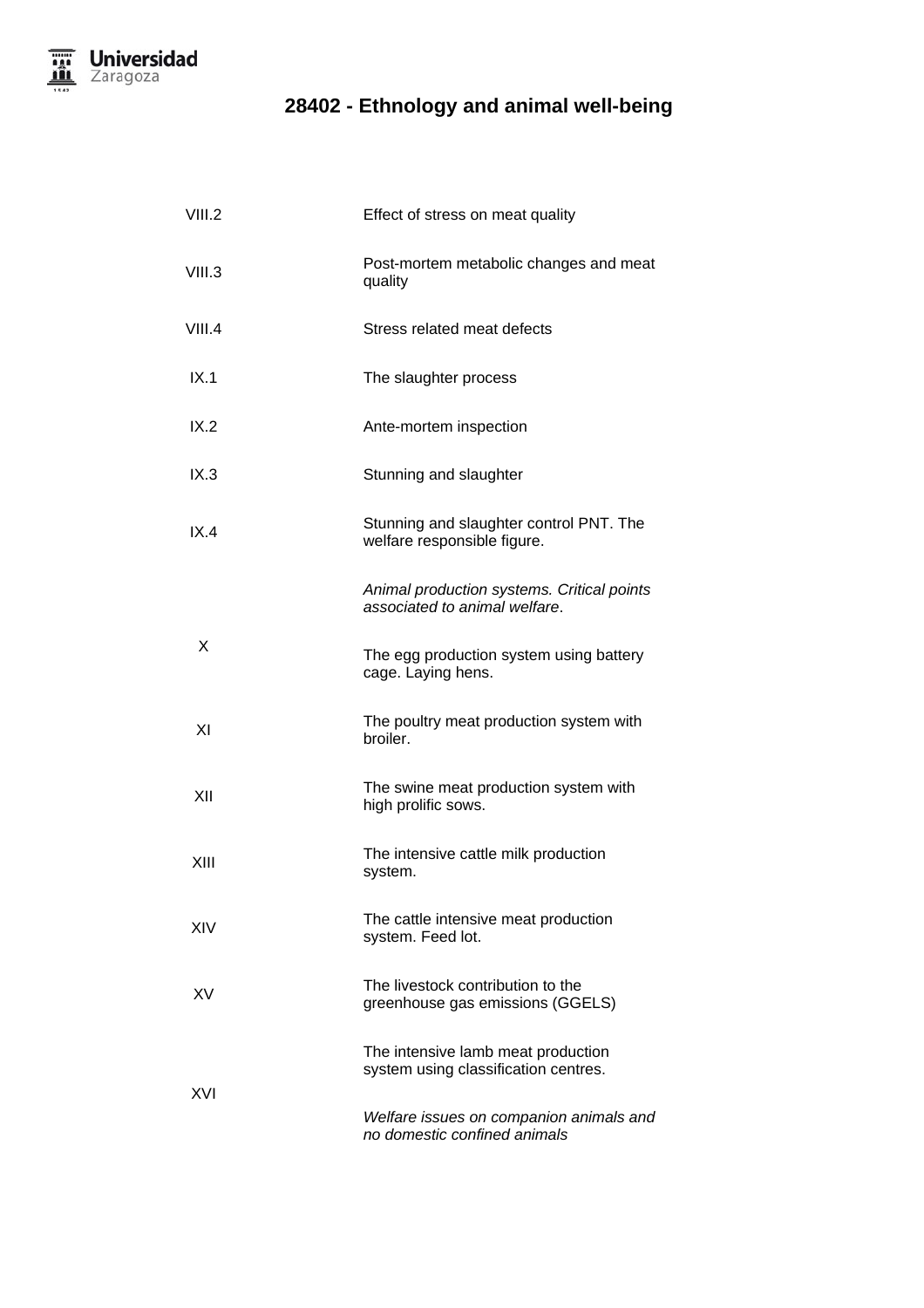

| XVII  | Dog and cat applied Ethology concepts                                          |
|-------|--------------------------------------------------------------------------------|
| XVIII | Aspects of animal welfare of companion<br>animals.                             |
| XIV   | Aspects of animal welfare on captive<br>no-domestic animals (Zoo-like systems) |

### **4.4.Course planning and calendar**

#### **Ethnology**

The time table of the Ethnology will be adapted to the academic calendar. Each student will receive a total of 28 hours of theory and 17 hours of practical lessons. These last include: 4 hours of animal management, 2 hour of identification methods, 9 hours of breed differentiation (see program), 1 hour of solving productive and reproductive problems and 1 hour for preparing the index and methodology of the personal work..

This personal work will be presented at the end of the Christmas time and will be evaluated during January. In any case some voluntary sessions of personal auto-evaluation will be performed.

For a more detailed calendar see:

http://wzar.unizar.es/servicios/calendario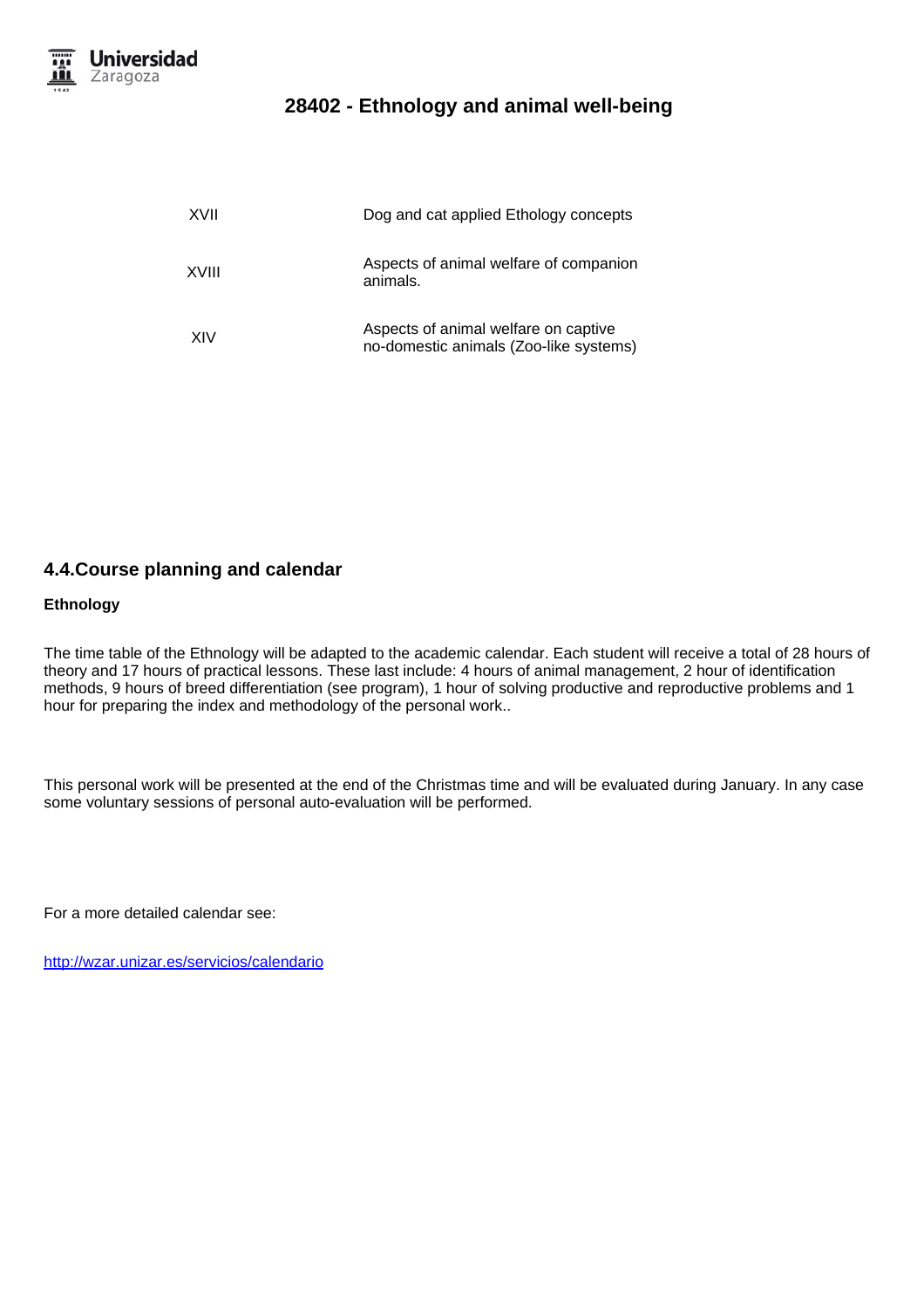

### **Animal Welfare**

| Summary table for the results and methodology used in the animal welfare part (spring term)                                                                                                         |                                            |                |              |
|-----------------------------------------------------------------------------------------------------------------------------------------------------------------------------------------------------|--------------------------------------------|----------------|--------------|
| The academic calendar offer a total of 27 lecture hours (theory) and 18 "non-theoretical" lecture hours (practices in lab/hospital<br>practices in farm, field studies, case studies and seminars). |                                            |                |              |
| <b>Results</b>                                                                                                                                                                                      | Methodology                                | <b>Credits</b> | Evaluation   |
|                                                                                                                                                                                                     | Lectures and manual                        |                |              |
| 1. To understand and explain<br>the animal welfare issues in<br>the EU, in the context of the                                                                                                       | Documents on digital platform              |                | Exam         |
| agro-ecosystem and all<br>animals under the care of                                                                                                                                                 | Field surveys                              | 0,25           | Field work   |
| humans.                                                                                                                                                                                             | Reports and posters                        |                | Case studies |
| 2. To know and explain the<br>ethical compromise of the Vet                                                                                                                                         | Lectures and manual                        |                |              |
| Professionals in relation to the<br>animal welfare issues in EU.<br>To know and understand the                                                                                                      | Survey, reports                            | 0,25           | Exam         |
| importance of the human<br>animal bond and to detect<br>cases of animal violence and<br>abuse.                                                                                                      | Document available on digital<br>platform  |                | Case studies |
| 3. To know the animal welfare                                                                                                                                                                       | Lectures and manual                        |                |              |
| definition according to the new<br>EU concept based on the five<br>freedoms.                                                                                                                        | Documents available in digital<br>platform | 0,75           | Exam         |
| 4. To know the physiological                                                                                                                                                                        | Lectures and manual                        |                |              |
| base of the stress response in<br>domestic and other captive<br>animals.                                                                                                                            | Documents available in digital<br>platform | 0,40           | Exam         |
| 5. To understand the<br>relationship between animal                                                                                                                                                 | Lectures and manual                        |                | Exam         |
| welfare and product quality<br>(including the ethical value of<br>the product).                                                                                                                     | Case studies                               | 0,20           | Case studies |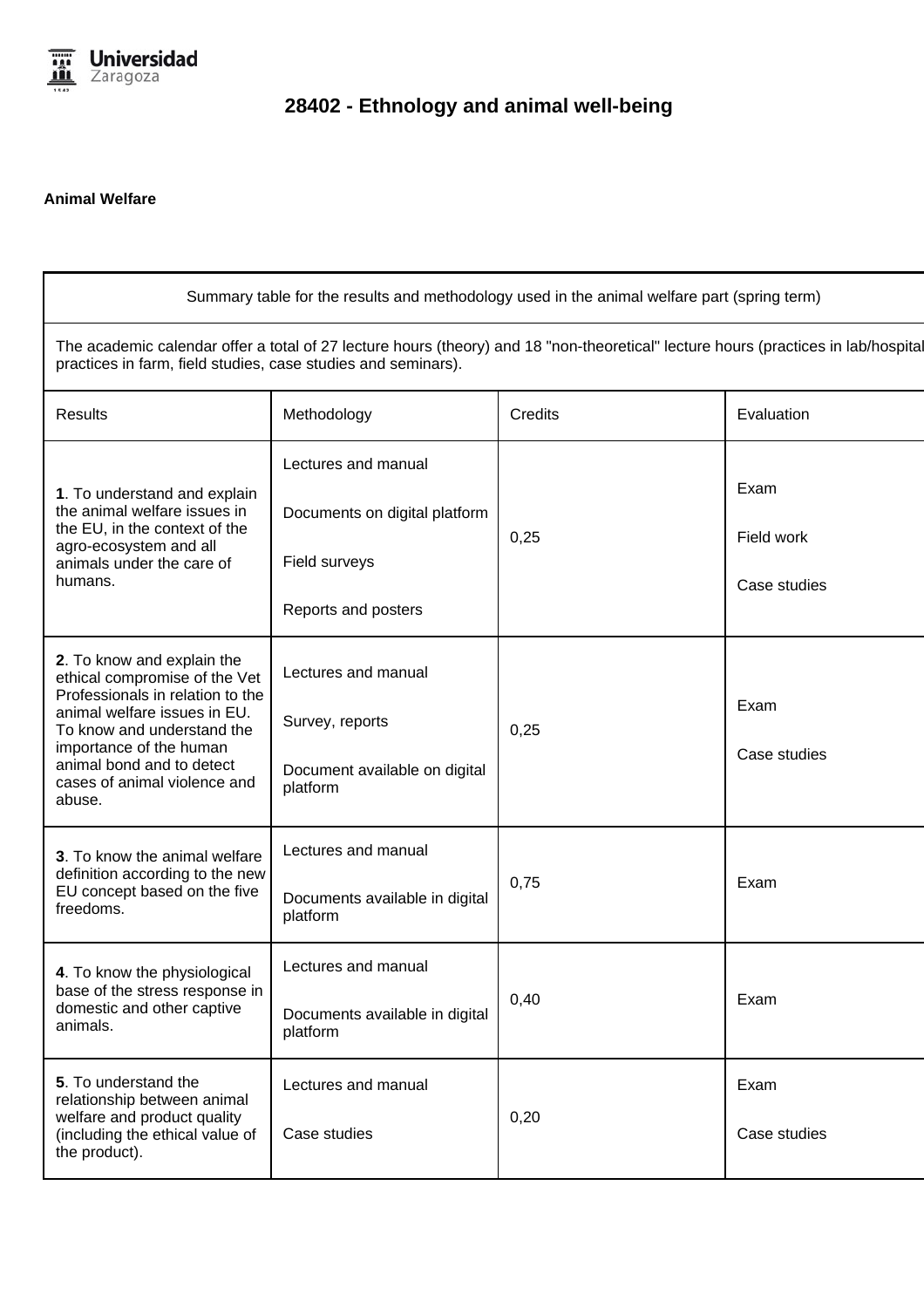

| Documents available in digital<br>platform                        |      | Home work            |
|-------------------------------------------------------------------|------|----------------------|
| Lectures                                                          |      | Exam                 |
| Practices in farm                                                 | 0,20 | Practice farm        |
| Case studies                                                      |      | Cases studies        |
| Documents available in digital<br>platform                        |      | Home work            |
| Case studies                                                      |      | Cases studies        |
| Documents available in digital<br>platform                        |      | Home work            |
| Lectures                                                          |      | Exam                 |
| Case studies                                                      |      | Case studies         |
| animal welfare risks, proposing<br>Documents available in digital |      | Home work            |
| platform                                                          |      | Practice at the farm |
| Lectures                                                          |      | Exam                 |
| Practices in lab                                                  | 0,50 | Practice in hospital |
| Lectures                                                          | 0,25 | Exam                 |
| Lectures<br>Seminar                                               | 0,20 | Exam                 |
|                                                                   |      | 0,50<br>1,00         |